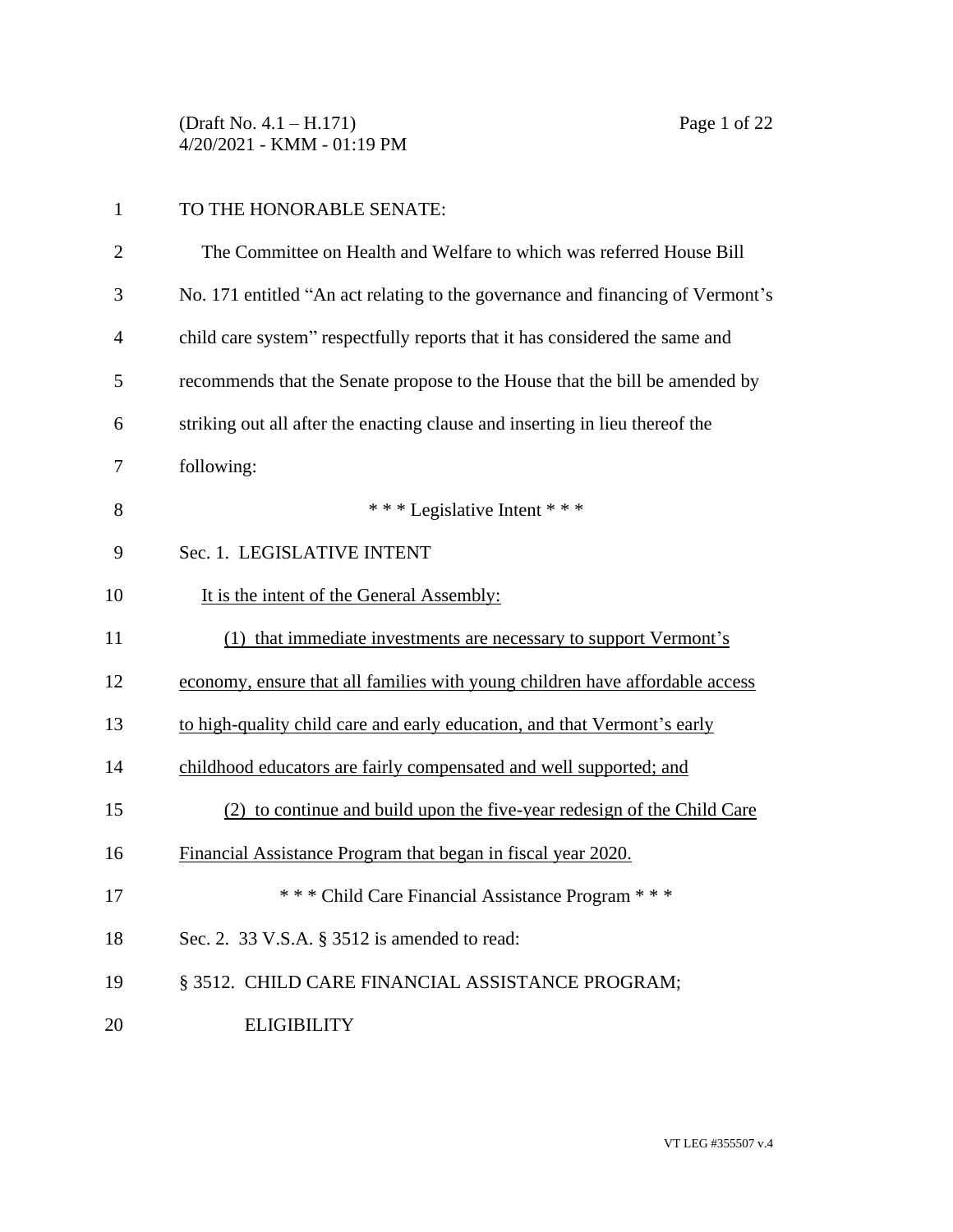### (Draft No. 4.1 – H.171) Page 2 of 22 4/20/2021 - KMM - 01:19 PM

| $\mathbf{1}$   | (a)(1) The Child Care Financial Assistance Program is established to                |
|----------------|-------------------------------------------------------------------------------------|
| $\overline{2}$ | subsidize, to the extent that funds permit, the costs of child care for families    |
| 3              | that need child care services in order to obtain employment, to retain              |
| $\overline{4}$ | employment, or to obtain training leading to employment. Families seeking           |
| 5              | employment shall be entitled to participate in the Program for up to three          |
| 6              | months and the Commissioner may further extend that period.                         |
| 7              | (2) The subsidy authorized by this subsection shall be $\Theta$ a sliding scale     |
| 8              | basis. The scale shall be established by the Commissioner, by rule, and shall       |
| 9              | bear a reasonable relationship to income and family size. The lower limit of        |
| 10             | the fee scale shall include families whose gross income is up to and including      |
| 11             | 100 percent of the current federal poverty guidelines. The upper income limit       |
| 12             | of the fee scale shall be neither less than 200 percent of the current federal      |
| 13             | poverty guidelines nor more than 100 percent of the State median income,            |
| 14             | adjusted for the size of the family. Families shall be found eligible using an      |
| 15             | income eligibility scale based on the current federal poverty level and adjusted    |
| 16             | for the size of the family. Co-payments shall be assigned to the whole family       |
| 17             | and shall not increase if more than one eligible child is enrolled in child care.   |
| 18             | Families with an annual gross income of less than or equal to 150 percent of        |
| 19             | the current federal poverty guidelines shall not have a family co-payment.          |
| 20             | Families with an annual gross income up to and including 350 percent of             |
| 21             | current federal poverty guidelines, adjusted for family size, shall be eligible for |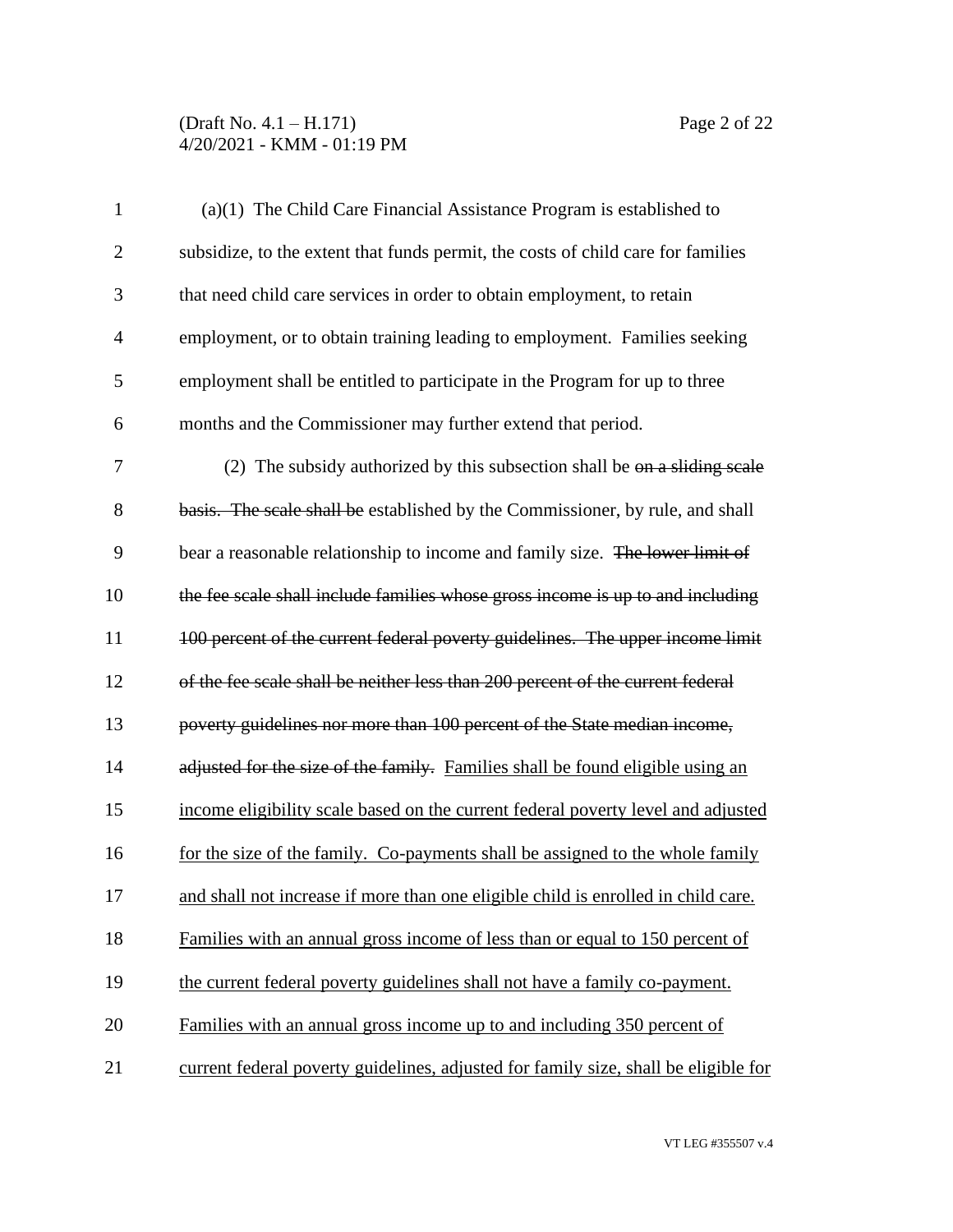# (Draft No. 4.1 – H.171) Page 3 of 22 4/20/2021 - KMM - 01:19 PM

| $\mathbf{1}$   | a subsidy authorized by the subsection. The scale shall be structured so that it |
|----------------|----------------------------------------------------------------------------------|
| $\overline{2}$ | encourages employment. If the federal poverty guidelines decrease in a given     |
| 3              | year, the Division shall maintain the previous year's federal poverty guidelines |
| $\overline{4}$ | for the purpose of determining eligibility and benefit amount under this         |
| 5              | subsection.                                                                      |
| 6              | * * *                                                                            |
| 7              | Sec. 3. 33 V.S.A. § 3514 is amended to read:                                     |
| 8              | § 3514. PAYMENT TO PROVIDERS                                                     |
| 9              | * * *                                                                            |
| 10             | $(c)(1)$ The payment schedule established by the Commissioner may                |
| 11             | reimburse providers in accordance with the results of the most recent Vermont    |
| 12             | Child Care Market Rate Survey.                                                   |
| 13             | The payment schedule shall include reimbursement rate caps tiered                |
| 14             | in relation to provider ratings in the Vermont STARS program. The lower          |
| 15             | limit of the reimbursement rate caps shall be not less than the 50th percentile  |
| 16             | of all reported rates for the same provider setting in each rate category.       |
| 17             | Sec. 4. APPROPRIATION AND LEGISLATIVE INTENT; CHILD CARE                         |
| 18             | FINANCIAL ASSISTANCE PROGRAM                                                     |
| 19             | (a) In fiscal year 2022, $$5,529,000.00$ is appropriated from the General        |
| 20             | Fund to the Department for Children and Families' Child Development              |
| 21             | Division for the purpose of implementing Secs. 2 and 3 of this act.              |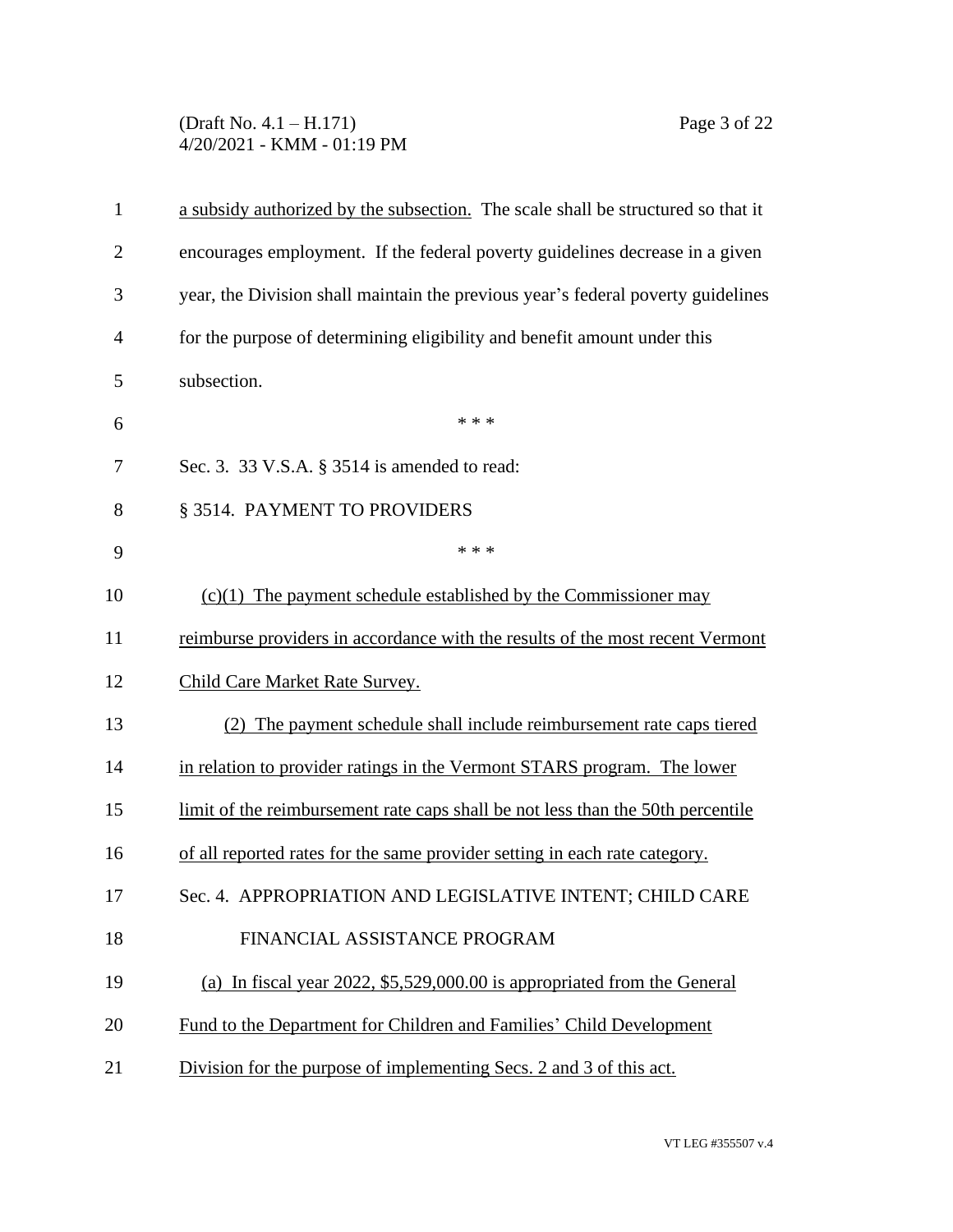# (Draft No. 4.1 – H.171) Page 4 of 22 4/20/2021 - KMM - 01:19 PM

| $\mathbf{1}$   | (b) It is the intent of the General Assembly that:                              |
|----------------|---------------------------------------------------------------------------------|
| $\overline{2}$ | (1) consideration be made in fiscal years 2023 through 2026 to                  |
| 3              | progressively adjust the upper income limit of the Child Care Financial         |
| $\overline{4}$ | Assistance Program fee scale each year; and                                     |
| 5              | (2) the co-payment at the upper limit of the income eligibility scale for a     |
| 6              | family participating in the Child Care Financial Assistance Program shall not   |
| 7              | exceed 10 percent of a family's annual gross income.                            |
| 8              | *** Bright Futures Information System ***                                       |
| 9              | Sec. 5. BRIGHT FUTURES INFORMATION SYSTEM;                                      |
| 10             | MODERNIZATION PLAN                                                              |
| 11             | (a) Funds for the modernization of the Bright Futures Information System        |
| 12             | are located within the Technology Modernization Reserve.                        |
| 13             | $(b)(1)$ On or before October 1, 2021, the Department for Children and          |
| 14             | Families' Child Development Division shall make every reasonable effort to      |
| 15             | achieve full functionality of the first module of the modernized Bright Futures |
| 16             | <b>Information System.</b>                                                      |
| 17             | (2) On or before August 1, 2021, the Department for Children and                |
| 18             | Families' Child Development Division shall convene and consult with a Bright    |
| 19             | Futures Information System end-user group, composed of child care providers,    |
| 20             | eligibility specialists from community child care support agencies, families    |
| 21             | participating in the Child Care Financial Assistance Program, and any other     |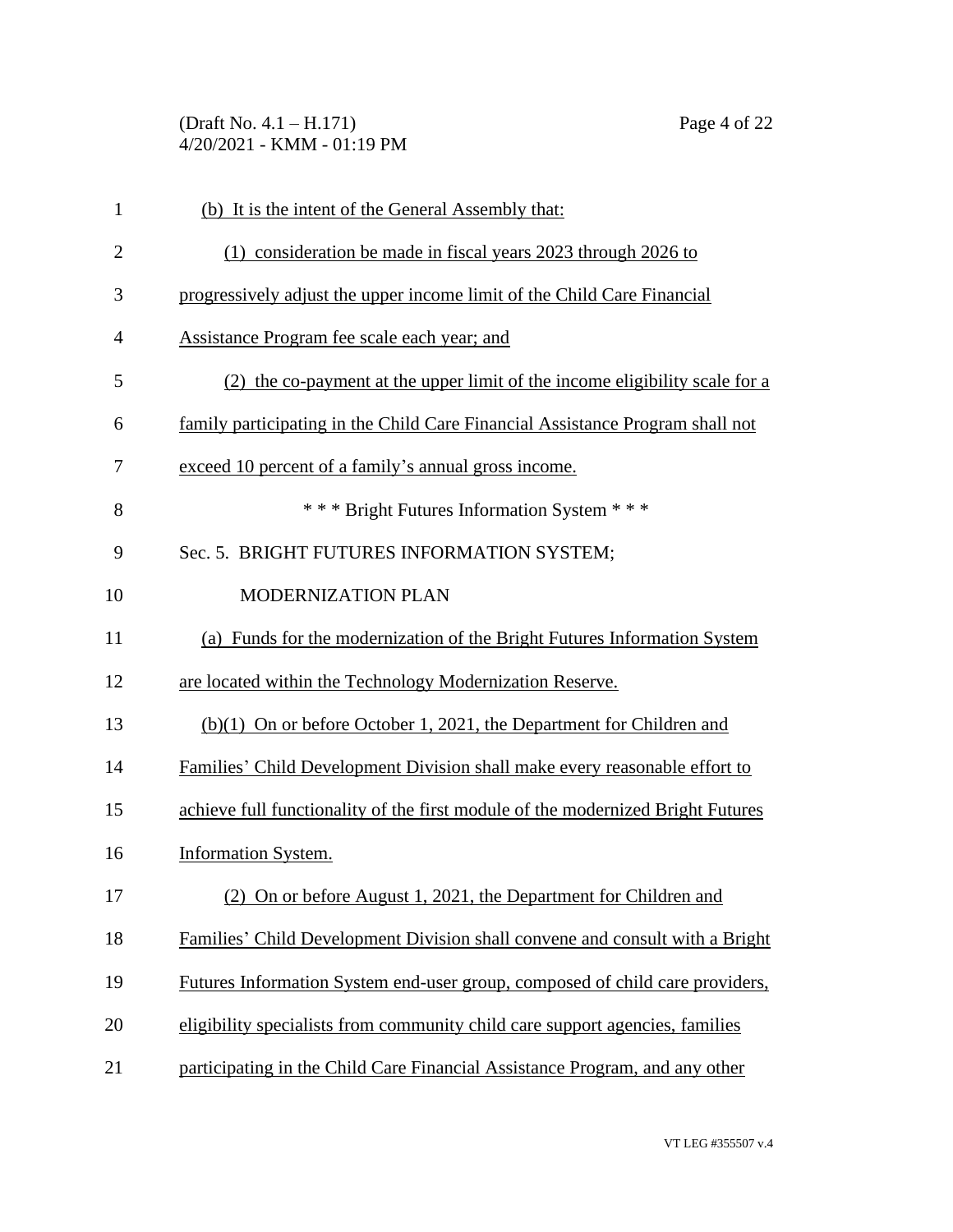#### (Draft No. 4.1 – H.171) Page 5 of 22 4/20/2021 - KMM - 01:19 PM

| $\mathbf{1}$   | relevant stakeholders. The Division shall provide periodic updates to the end-     |
|----------------|------------------------------------------------------------------------------------|
| $\overline{2}$ | user group regarding the Division's progress in completing the modernization       |
| 3              | project and any successes or challenges identified once the modernized Bright      |
| $\overline{4}$ | Futures Information System is operational. The Division shall actively seek        |
| 5              | advice and feedback from the end-user group regarding the modernized Bright        |
| 6              | <u>Futures Information System. The end-user group shall be dissolved following</u> |
| 7              | full functionality of all components of the modernized Bright Futures              |
| 8              | Information System.                                                                |
| 9              | *** Workforce Supports ***                                                         |
| 10             | Sec. 6. 33 V.S.A. chapter 35, subchapter 5 is added to read:                       |
| 11             | Subchapter 5. Workforce                                                            |
| 12             | § 3541. SCHOLARSHIPS FOR CURRENT EARLY CHILDHOOD                                   |
| 13             | <b>PROVIDERS</b>                                                                   |
| 14             | (a) There is established a need-based scholarship program for individuals          |
| 15             | employed by a regulated, privately operated center-based child care program or     |
| 16             | family child care home while acquiring credits in early childhood development      |
| 17             | or that are related directly to working with children from birth through eight     |
| 18             | years of age.                                                                      |
| 19             | (b) The Department of Children and Families may contract for the                   |
| 20             | administration of the program set forth in subsection (a) of this section and      |
| 21             | adopt policies, procedures, and guidelines necessary for its implementation.       |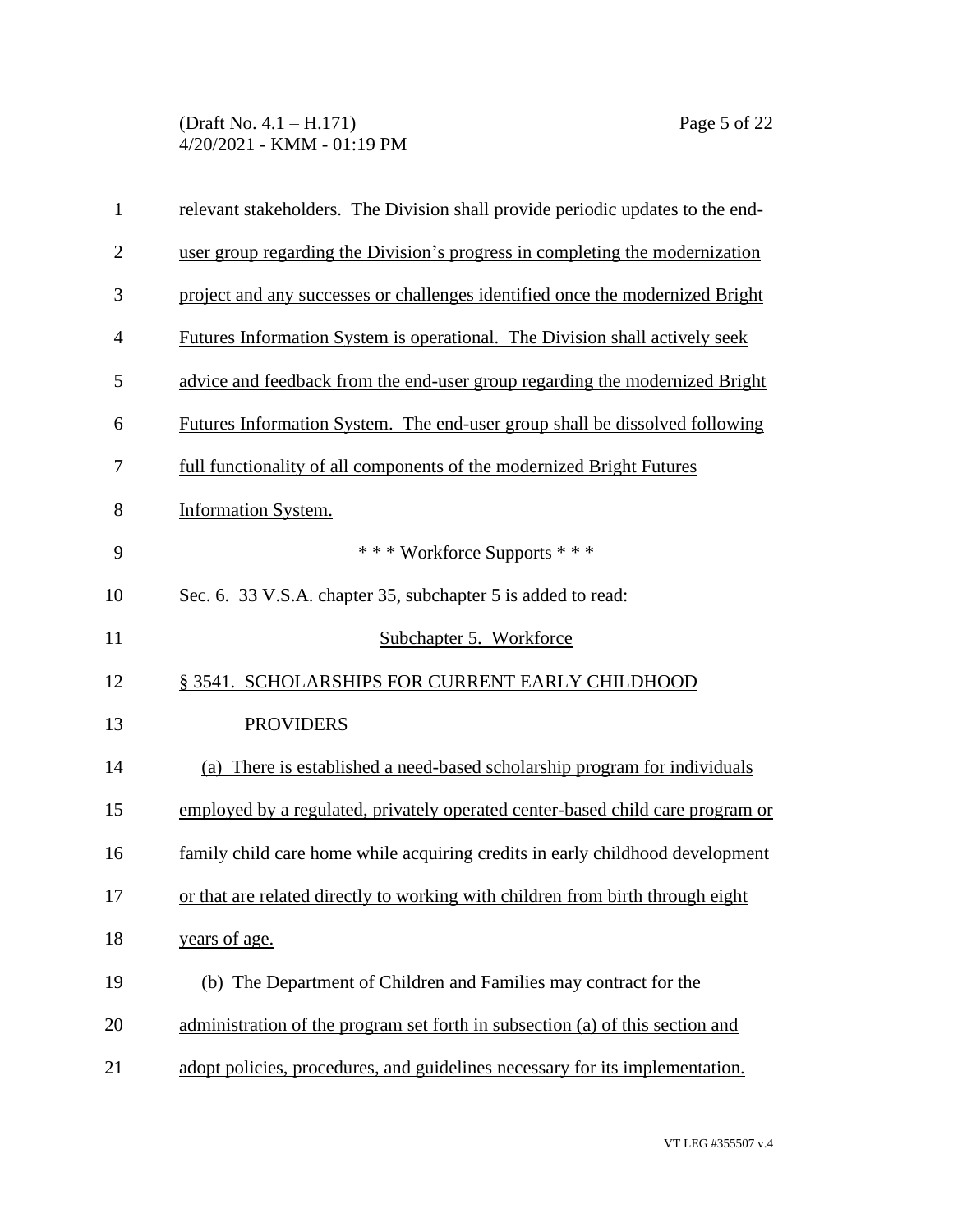(Draft No. 4.1 – H.171) Page 6 of 22 4/20/2021 - KMM - 01:19 PM

| $\mathbf{1}$   | (c) Scholarships distributed pursuant to this section shall be available on a |
|----------------|-------------------------------------------------------------------------------|
| $\mathbf{2}$   | first-come, first-served basis until any appropriated funds are depleted.     |
| 3              | (d) An individual shall not simultaneously participate in the scholarship     |
| $\overline{4}$ | program set forth in this section and the student loan repayment assistance   |
| 5              | program set forth in section 3543 of this title.                              |
| 6              | § 3542. SCHOLARSHIPS FOR PROSPECTIVE EARLY CHILDHOOD                          |
| 7              | <b>PROVIDERS</b>                                                              |
| 8              | $(a)(1)$ There is established a need-based scholarship program for            |
| 9              | individuals pursuing a college degree in early childhood education or early   |
| 10             | childhood special education. The scholarship program shall provide financial  |
| 11             | assistance up to the full cost of tuition for an eligible individual.         |
| 12             | (2) An eligible individual shall:                                             |
| 13             | (A) attend a Vermont college or university at least part-time;                |
| 14             | (B) be pursuing an associates or bachelor's degree in early childhood         |
| 15             | education or early childhood special education; and                           |
| 16             | (C) commit to working in a regulated, privately operated center-              |
| 17             | based child care program or family child care home in Vermont for years equal |
| 18             | to those in which scholarship monies are sought under this section.           |
| 19             | (b)(1) The Department for Children and Families shall adopt policies,         |
| 20             | procedures, and guidelines necessary for implementation of the program        |
| 21             | described in subsection (a) of this section.                                  |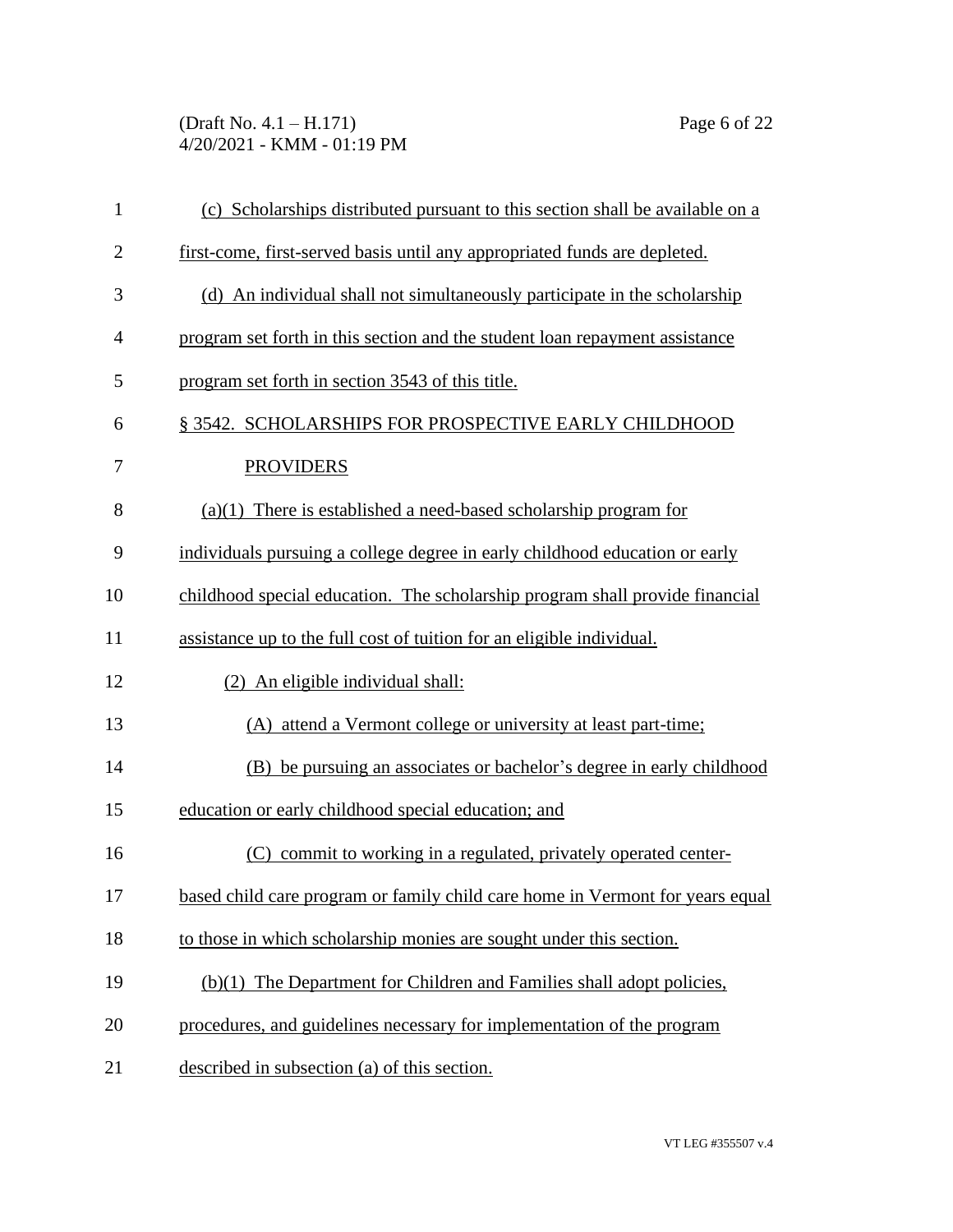### (Draft No. 4.1 – H.171) Page 7 of 22 4/20/2021 - KMM - 01:19 PM

| $\mathbf{1}$   | (2) The Department may contract for the administration of the program.           |
|----------------|----------------------------------------------------------------------------------|
| $\overline{2}$ | Administration costs shall not be more than 10 percent of the total              |
| 3              | appropriation received to implement this section.                                |
| $\overline{4}$ | $(c)(1)$ Scholarships distributed pursuant to this section shall be available on |
| 5              | a first-come, first-served basis until any appropriated funds are depleted.      |
| 6              | (2) An eligible individual who does not work the required number of              |
| 7              | years in a regulated, privately operated center-based child care program or      |
| 8              | family child care home in Vermont after completion of the individual's degree    |
| 9              | program shall repay scholarship monies received under this section               |
| 10             | commensurate with the balance of the eligible individual's time commitment.      |
| 11             | (d) An individual shall not simultaneously participate in the scholarship        |
| 12             | program set forth in this section and the student loan repayment assistance      |
| 13             | program set forth in section 3543 of this title.                                 |
| 14             | § 3543. STUDENT LOAN REPAYMENT ASSISTANCE                                        |
| 15             | $(a)(1)$ There is established a need-based student loan repayment assistance     |
| 16             | program for the purpose of providing student loan repayment assistance to any    |
| 17             | individual employed by a regulated, privately operated center-based child care   |
| 18             | program or family child care home.                                               |
| 19             | (2) An eligible individual shall:                                                |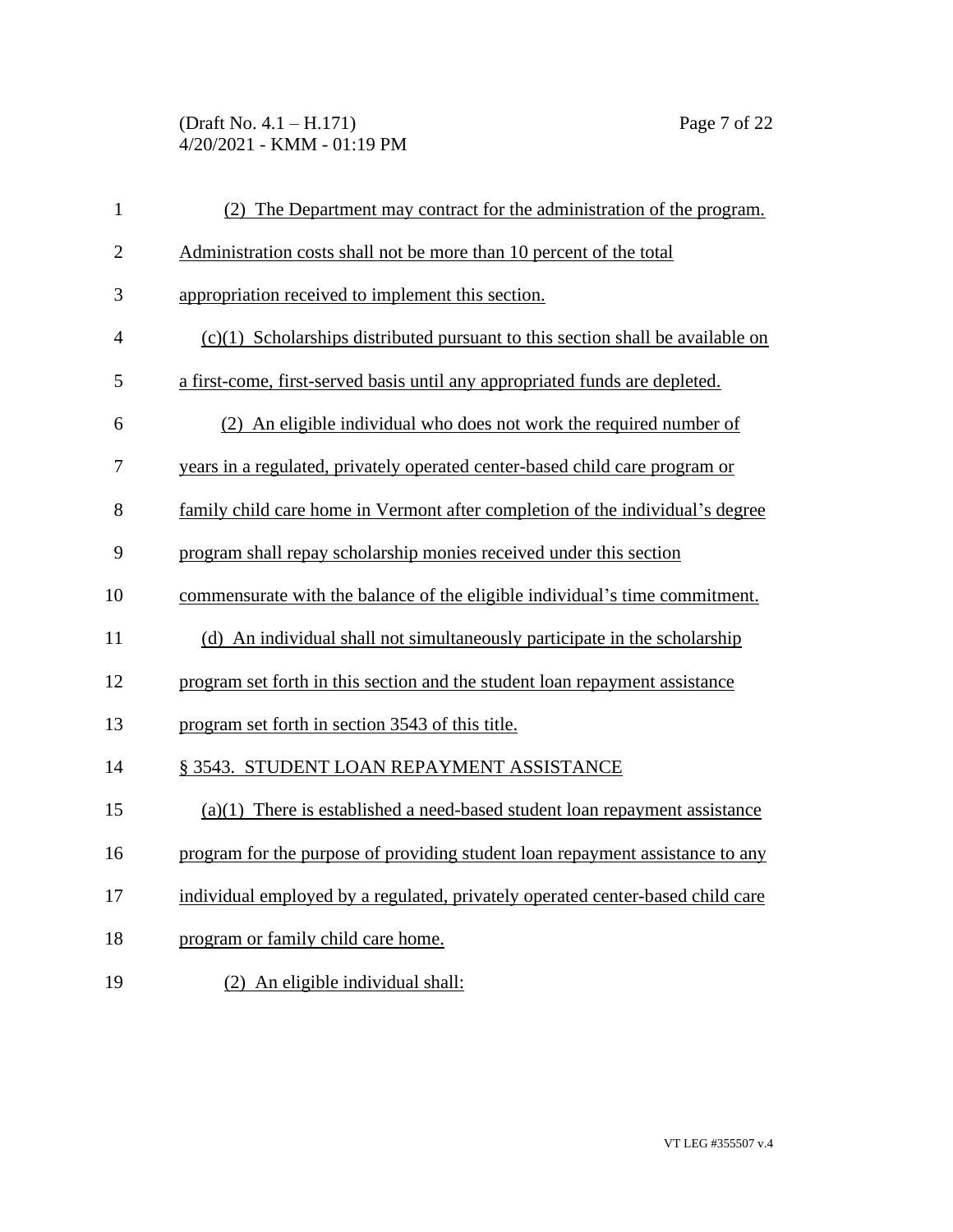# (Draft No. 4.1 – H.171) Page 8 of 22 4/20/2021 - KMM - 01:19 PM

| $\mathbf{1}$   | (A) work in a privately operated center-based child care program or               |
|----------------|-----------------------------------------------------------------------------------|
| $\overline{2}$ | in a family child care home that is regulated by the Division for at least an     |
| 3              | average of 30 hours per week for 48 weeks of the year;                            |
| $\overline{4}$ | (B) receive an annual salary of not more than \$50,000.00; and                    |
| 5              | (C) have earned an associates or bachelor's degree with a major                   |
| 6              | concentration in early childhood, child and human development, elementary         |
| 7              | education, special education with a birth to age eight focus, or child and family |
| 8              | services within the preceding five years.                                         |
| 9              | (3) To participate in the program set forth in this section, an eligible          |
| 10             | individual shall submit to the Department for Children and Families               |
| 11             | documentation expressing the individual's intent to work in a regulated,          |
| 12             | privately operated center-based child care program or family child care home      |
| 13             | for at least the 12 months following the annual loan repayment award              |
| 14             | notification. A participant may receive up to \$4,000.00 annually in student      |
| 15             | loan repayment assistance, which shall be distributed by the Department in        |
| 16             | four allotments. The Department shall distribute at least one-quarter of the      |
| 17             | individual's total annual benefit after the individual has completed three        |
| 18             | months of employment in accordance with the program. The remainder of an          |
| 19             | individual's total annual benefit shall be distributed by the Department every    |
| 20             | three months after the initial payment.                                           |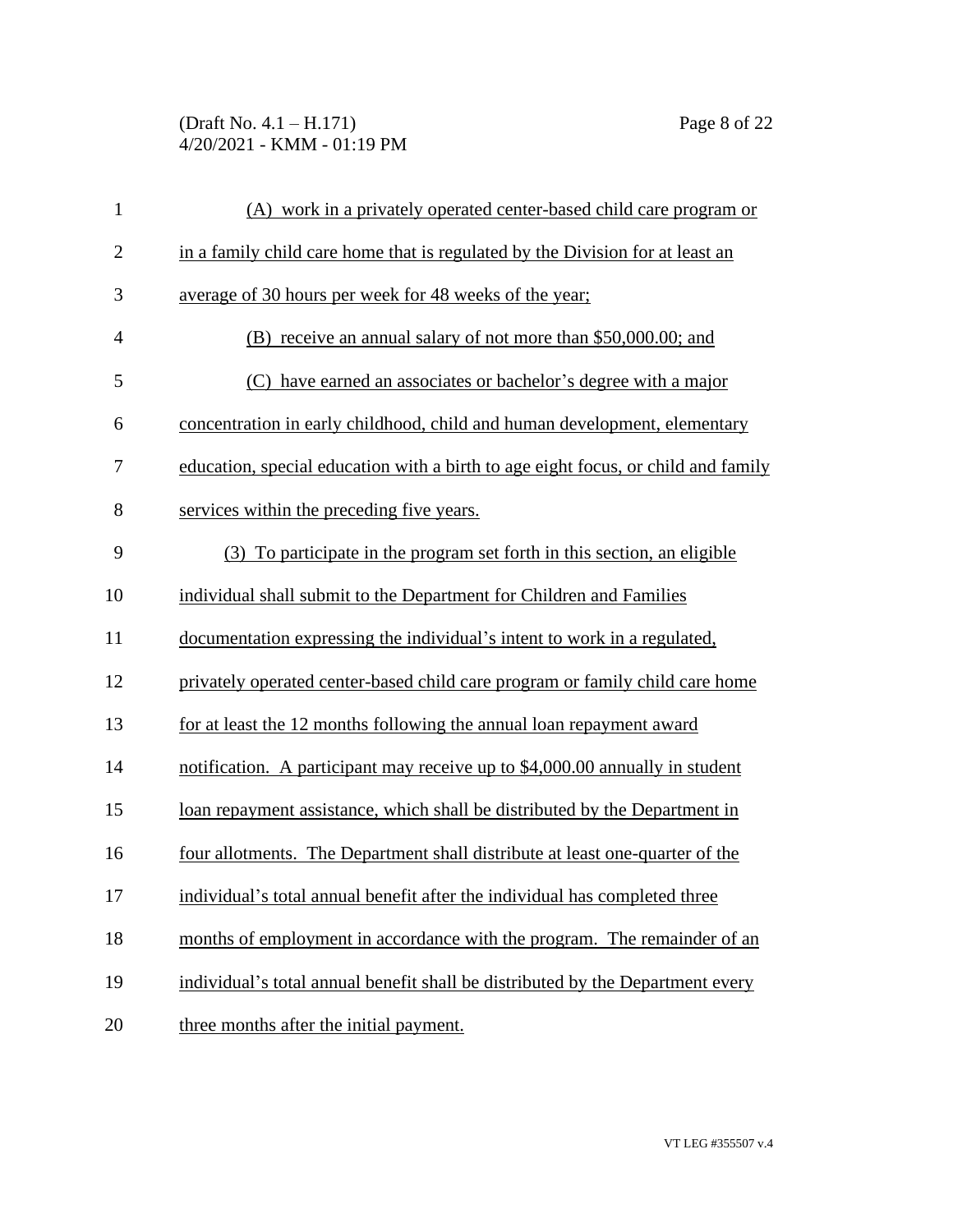### (Draft No. 4.1 – H.171) Page 9 of 22 4/20/2021 - KMM - 01:19 PM

| $\mathbf{1}$   | (b)(1) The Department shall adopt policies, procedures, and guidelines        |
|----------------|-------------------------------------------------------------------------------|
| $\mathbf{2}$   | necessary to implement the provisions of this section.                        |
| 3              | (2) Student loan repayments shall be available pursuant to this section       |
| $\overline{4}$ | on a first-come, first-served basis until appropriated funds are depleted.    |
| 5              | (3) The Department may contract for the administration of the program.        |
| 6              | Administration costs shall not be more than 10 percent of the total           |
| 7              | appropriation received to implement this section.                             |
| 8              | (c) An individual shall not simultaneously participate in the student loan    |
| 9              | repayment assistance program set forth in this section and either of the      |
| 10             | scholarship programs set forth in section 3541 or 3542 of this title.         |
| 11             | Sec. 7. APPROPRIATION AND EVALUATION; EARLY CHILDHOOD                         |
| 12             | <b>WORKFORCE PROGRAMS</b>                                                     |
| 13             | (a) In fiscal year $2022$ :                                                   |
| 14             | (1) \$300,000.00 is appropriated to the Department for Children and           |
| 15             | Families' Child Development Division for the current early childhood provider |
| 16             | scholarship program established pursuant to 33 V.S.A. § 3541.                 |
| 17             | (2) \$400,000.00 is appropriated to the Department for Children and           |
| 18             | Families for the prospective early childhood provider scholarship program     |
| 19             | established pursuant to 33 V.S.A. § 3542.                                     |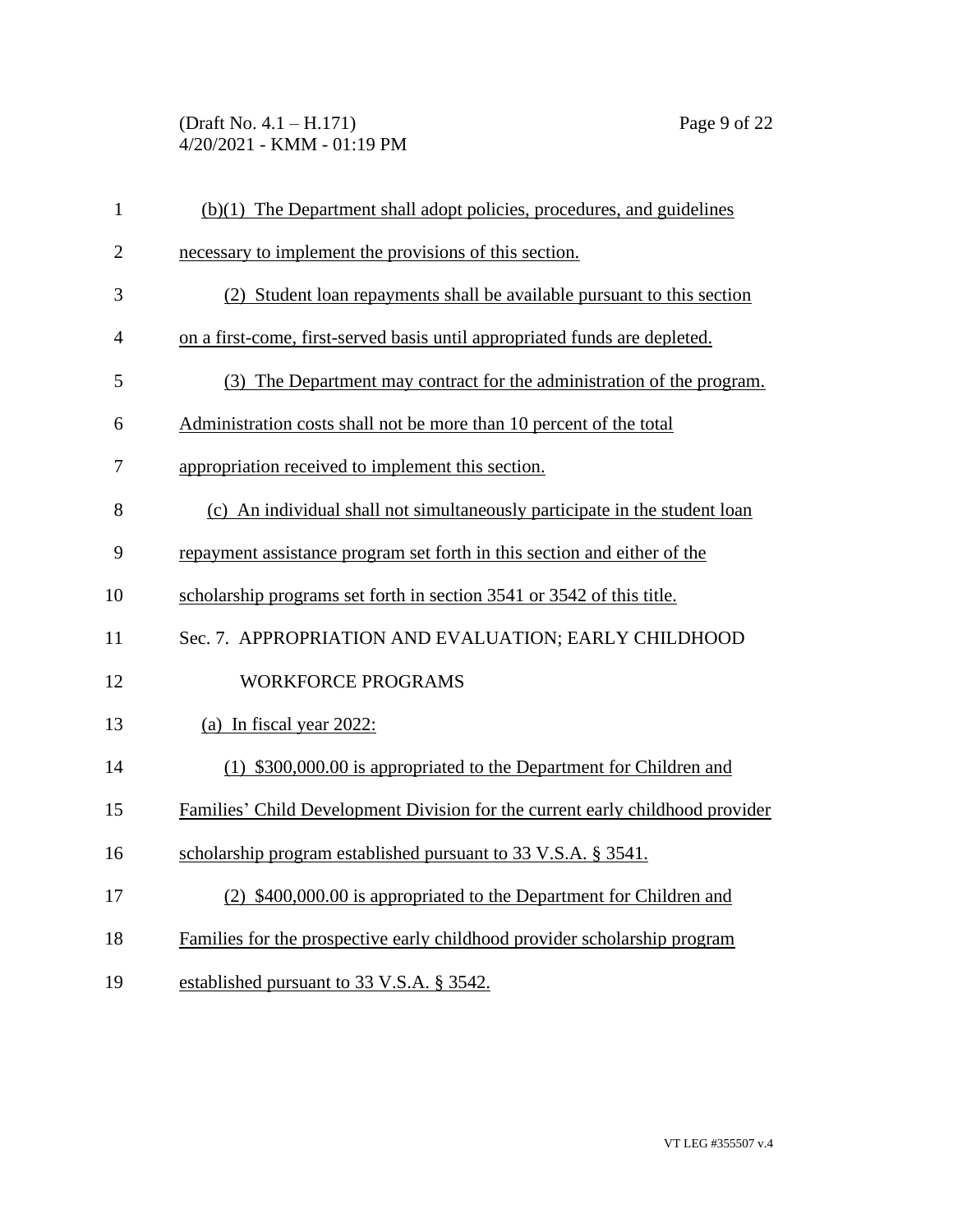(Draft No. 4.1 – H.171) Page 10 of 22 4/20/2021 - KMM - 01:19 PM

| $\mathbf{1}$   | (3) \$1,800,000.00 is appropriated to the Department for Children and              |
|----------------|------------------------------------------------------------------------------------|
| $\overline{2}$ | Families for the student loan repayment assistance program established             |
| 3              | pursuant to 33 V.S.A. § 3543.                                                      |
| $\overline{4}$ | (b) On or before October 1, 2025, the Department for Children and                  |
| 5              | Families' Child Development Division, in consultation with stakeholders, shall     |
| 6              | submit a report to the House Committees on Commerce and Economic                   |
| 7              | Development and on Human Services and to the Senate Committees on                  |
| 8              | Economic Development, Housing, and General Affairs and on Health and               |
| 9              | Welfare:                                                                           |
| 10             | (1) evaluating the effectiveness of the scholarship and student loan               |
| 11             | repayment programs established in 33 V.S.A. chapter 35, subchapter 5 at            |
| 12             | recruiting and retaining providers in Vermont's child care and early learning      |
| 13             | system; and                                                                        |
| 14             | (2) recommending whether the scholarship and student loan repayment                |
| 15             | programs established in 33 V.S.A. chapter 35, subchapter 5 shall be repealed in    |
| 16             | accordance with Sec. 8 of this act, retained and funded in their current state, or |
| 17             | retained with amendment.                                                           |
| 18             | Sec. 8. REPEALS                                                                    |
| 19             | (a) 33 V.S.A. § 3541(d) (reference to student loan repayment assistance            |
| 20             | program) is repealed on July 1, 2026.                                              |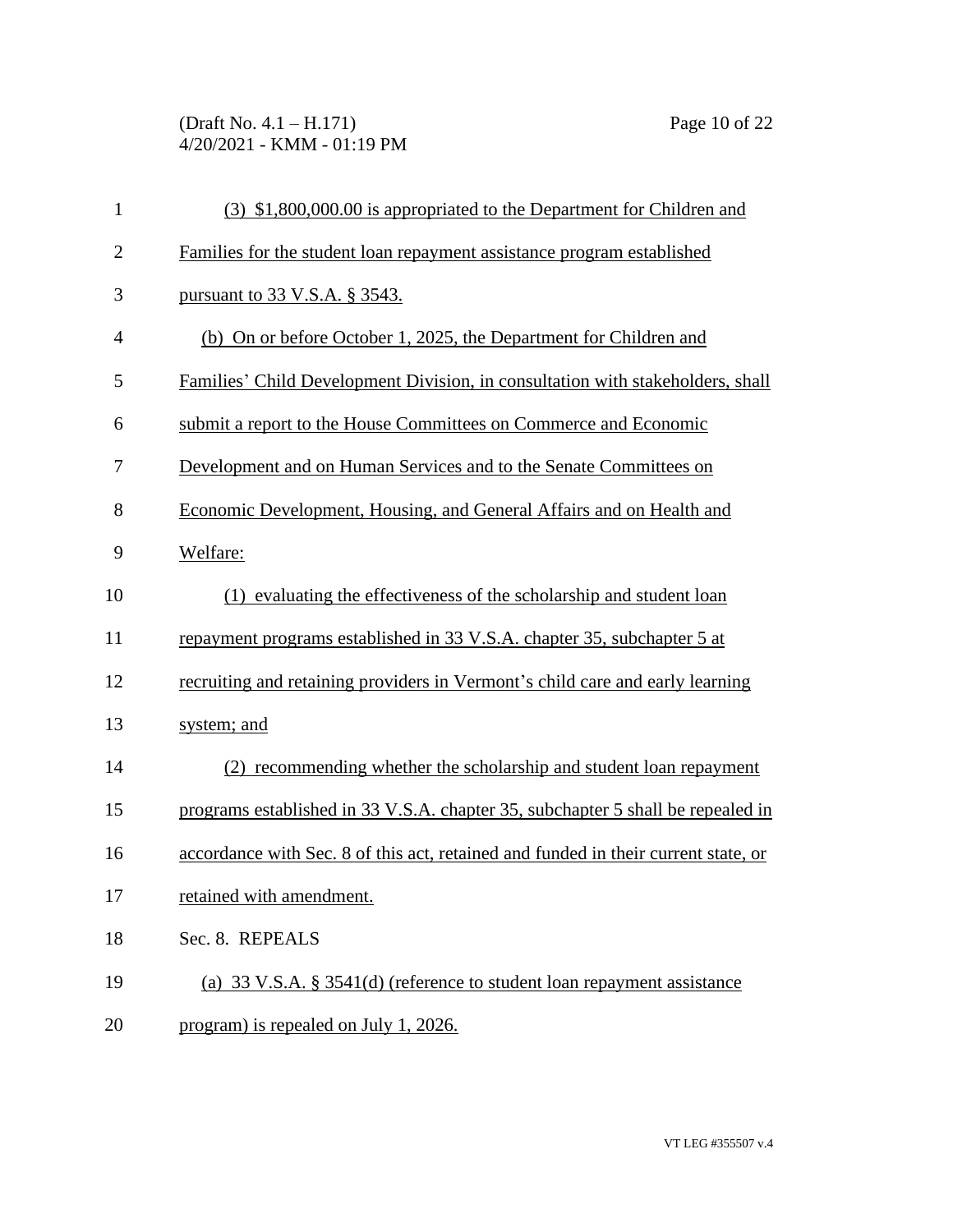(Draft No. 4.1 – H.171) Page 11 of 22 4/20/2021 - KMM - 01:19 PM

| $\mathbf{1}$ | (b) 33 V.S.A. § 3542 (scholarships for prospective early childhood           |
|--------------|------------------------------------------------------------------------------|
| 2            | providers) is repealed on July 1, 2026.                                      |
| 3            | (c) 33 V.S.A. § 3543 (student loan repayment assistance program) is          |
| 4            | repealed on July 1, 2026.                                                    |
| 5            | *** Building Bright Futures' Powers and Duties ***                           |
| 6            | Sec. 9. 33 V.S.A. § 4603 is amended to read:                                 |
| 7            | § 4603. POWERS AND DUTIES                                                    |
| 8            | The Council established by section 4602 of this title shall have the         |
| 9            | following powers and duties necessary and appropriate to effectuating the    |
| 10           | purposes of this chapter:                                                    |
| 11           | (1) Advise the Administration and General Assembly on:                       |
| 12           | $(A)$ the status and needs of the early care, health, and education          |
| 13           | system by conducting a review of the status of young children in Vermont and |
| 14           | the care, health, and education services and systems that support them; and  |
| 15           | (B) planning related to and the administration and operation of              |
| 16           | Vermont's child care system.                                                 |
| 17           |                                                                              |
| 18           | (3) Develop an early care, health, and education system plan for             |
| 19           | Vermont to serve as the basis for policy and funding recommendations, which  |
| 20           | shall reflect the growing diversity of Vermont's children and families.      |
| 21           | * * *                                                                        |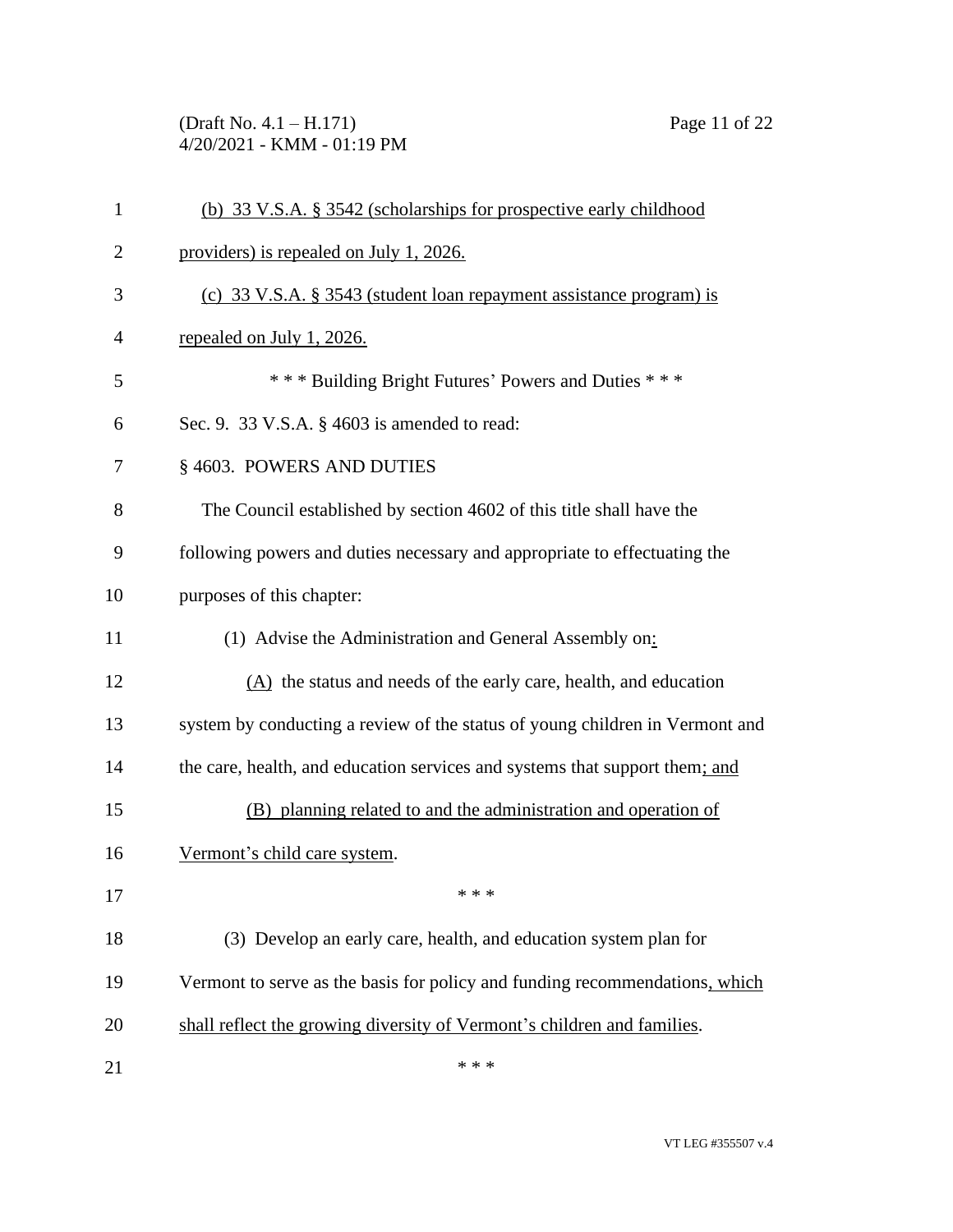# (Draft No. 4.1 – H.171) Page 12 of 22 4/20/2021 - KMM - 01:19 PM

| $\mathbf{1}$   | (12) Convene members of the child care community, medical                       |
|----------------|---------------------------------------------------------------------------------|
| $\overline{2}$ | community, education community, business community, and other                   |
| 3              | organizations, as well as State agencies serving young children, to ensure that |
| $\overline{4}$ | families receive quality services in the most efficient and cost-effective      |
| 5              | manner.                                                                         |
| 6              | * * *                                                                           |
| 7              | *** Recommendations on the American Rescue Plan Act of 2021 ***                 |
| 8              | Sec. 10. RECOMMENDATIONS; AMERICAN RESCUE PLAN ACT OF                           |
| 9              | 2021; CHILD CARE DEVELOPMENT BLOCK GRANT                                        |
| 10             | (a) Purpose and membership. The Department for Children and Families,           |
| 11             | in coordination with Building Bright Futures, shall convene a child care        |
| 12             | working group composed of mutually agreed to stakeholders that reflect the      |
| 13             | growing diversity of Vermont's children and families, including individuals     |
| 14             | who are Black, Indigenous, and Persons of Color. Members of this working        |
| 15             | group shall include a representative from both the House Committee on           |
| 16             | Human Services and the Senate Committee on Health and Welfare, as well as       |
| 17             | individuals representing a range of employer and business interests, families,  |
| 18             | child care and afterschool providers, child welfare advocates, and consultation |
| 19             | with any other individuals necessary to make recommendations for most           |
| 20             | effectively utilizing Child Care Development Block Grant funding received by    |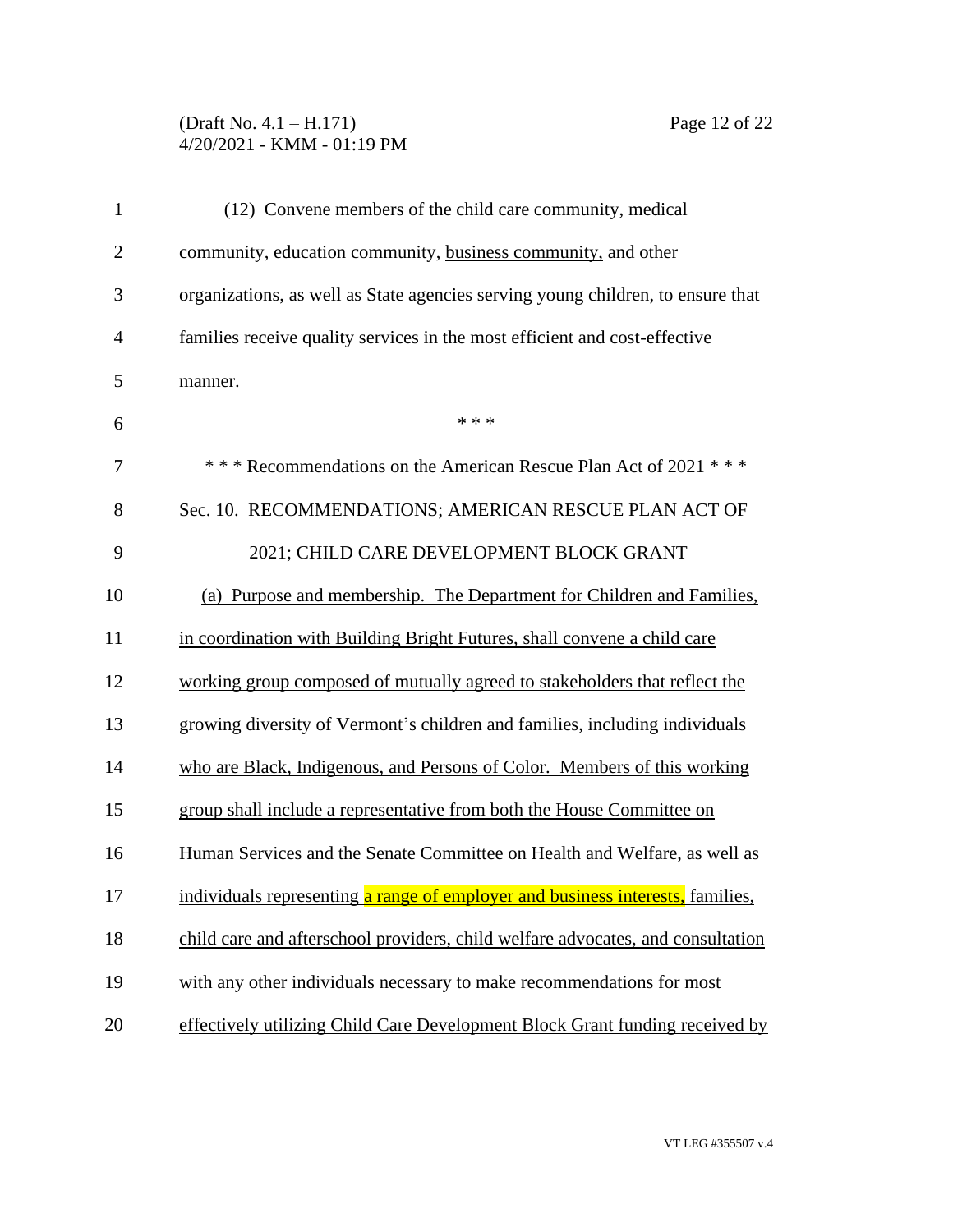(Draft No. 4.1 – H.171) Page 13 of 22 4/20/2021 - KMM - 01:19 PM

| $\mathbf{1}$   | the State pursuant to the American Rescue Plan Act of 2021, Pub. L. No. 117-2   |  |  |
|----------------|---------------------------------------------------------------------------------|--|--|
| $\overline{2}$ | (ARPA) to meet the immediate and future child care needs of Vermonters.         |  |  |
| 3              | (b) Powers and duties. The working group shall make recommendations to          |  |  |
| $\overline{4}$ | the General Assembly to ensure that the use of the ARPA Child Care              |  |  |
| 5              | Development Block Grant is fully utilized. The working group shall consider     |  |  |
| 6              | the following priorities but need not be limited to consideration of the listed |  |  |
| 7              | priorities:                                                                     |  |  |
| 8              | (1) <b>bridge</b> funding necessary to ensure that the co-payment for a family  |  |  |
| 9              | participating in the Child Care Financial Assistance Program shall not exceed   |  |  |
| 10             | 10 percent of a family's annual gross income;                                   |  |  |
| 11             | (2) <b>bridge funding to expand</b> the Child Care Financial Assistance         |  |  |
| 12             | Program to families whose incomes are up to 400 percent of the current federal  |  |  |
| 13             | poverty level;                                                                  |  |  |
| 14             | (3) funding necessary to complete the child care and early childhood            |  |  |
| 15             | education systems analysis and financing studies pursuant to Sec. 14 of this    |  |  |
| 16             | act;                                                                            |  |  |
| 17             | (4) funding necessary to implement the child care workforce support             |  |  |
| 18             | programs established in 33 V.S.A. chapter 35, subchapter 5;                     |  |  |
| 19             | (5) increased access to high-quality infant care;                               |  |  |
| 20             | (6) access to high-quality, affordable child care for culturally and            |  |  |
| 21             | racially diverse families;                                                      |  |  |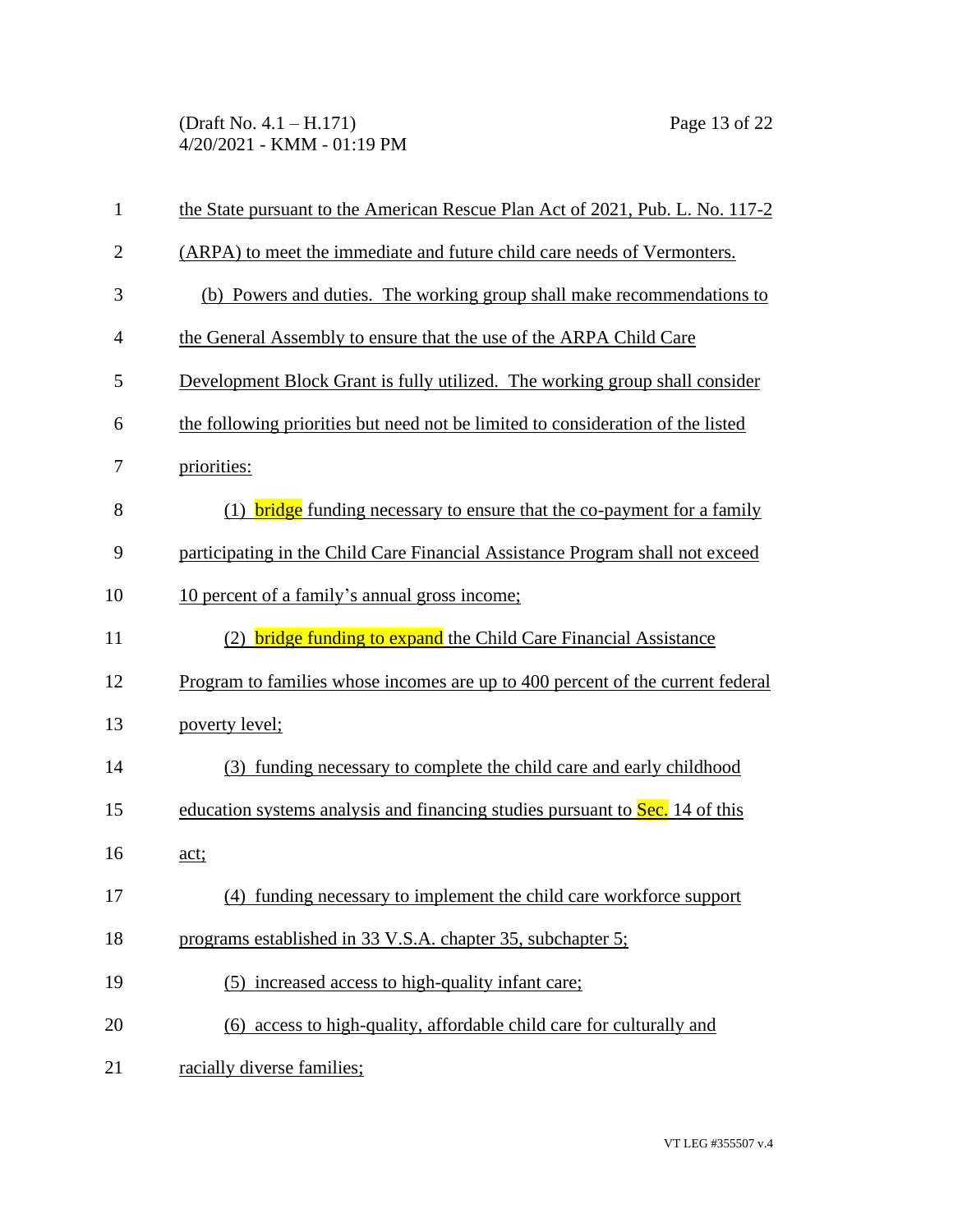# (Draft No. 4.1 – H.171) Page 14 of 22 4/20/2021 - KMM - 01:19 PM

| $\mathbf{1}$   | support and assistance to stabilize regulated, privately operated<br>(7)          |  |  |
|----------------|-----------------------------------------------------------------------------------|--|--|
| $\overline{2}$ | center-based child care programs and family child care homes; and                 |  |  |
| 3              | (8) the identification of any statutory or regulatory barriers to using the       |  |  |
| 4              | ARPA funds to address the immediate and future child care needs of                |  |  |
| 5              | Vermonters.                                                                       |  |  |
| 6              | (c) Report. On or before November 30, 2021, the Department for Children           |  |  |
| 7              | and Families shall submit a written report to the House Committees on             |  |  |
| 8              | Appropriations and on Human Services and to the Senate Committees on              |  |  |
| 9              | Appropriations and on Health and Welfare containing the working group's           |  |  |
| 10             | recommendations.                                                                  |  |  |
| 11             | (d) Meetings.                                                                     |  |  |
| 12             | (1) The Commissioner for Children and Families or designee and the                |  |  |
| 13             | Executive Director of Building Bright Futures shall call the first meeting of the |  |  |
| 14             | working group and shall serve as Co-Chairs.                                       |  |  |
| 15             | (2) A majority of the membership shall constitute a quorum.                       |  |  |
| 16             | The working group shall cease to exist on December 1, 2021.<br>(3)                |  |  |
| 17             | Sec. 11. RECOMMENDATIONS; AMERICAN RESCUE PLAN ACT OF                             |  |  |
| 18             | 2021; CHILD CARE STABILIZATION GRANTS                                             |  |  |
| 19             | (a) Purpose and membership. The Department for Children and Families,             |  |  |
| 20             | in coordination with Building Bright Futures, shall convene a child care          |  |  |
| 21             | working group composed of mutually agreed to stakeholders that reflect the        |  |  |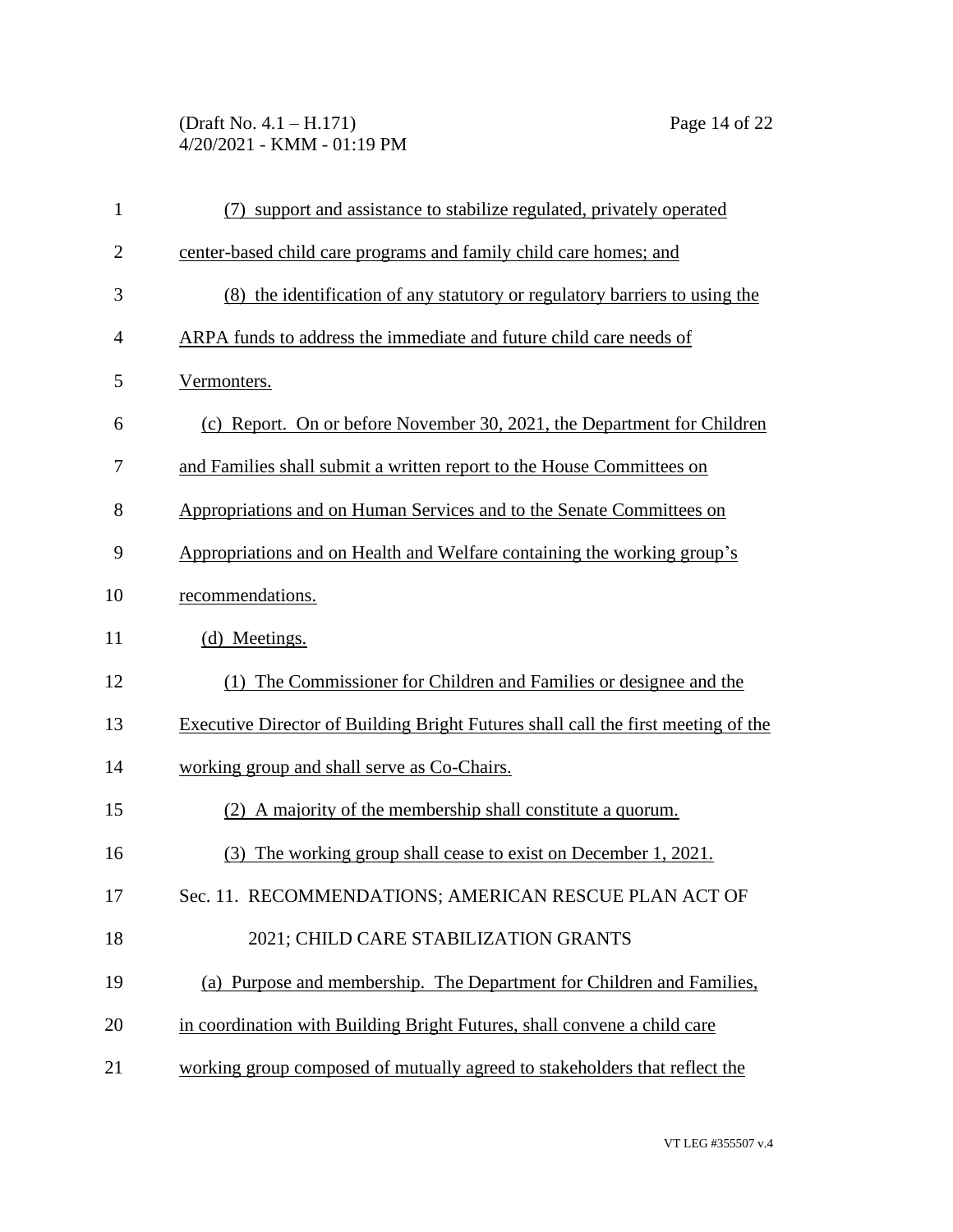| $\mathbf{1}$   | growing diversity of Vermont's children and families, including individuals     |  |
|----------------|---------------------------------------------------------------------------------|--|
| $\overline{2}$ | who are Black, Indigenous, and Persons of Color. Members of this working        |  |
| 3              | group shall include a representative from both the House Committee on           |  |
| $\overline{4}$ | Human Services and the Senate Committee on Health and Welfare, child care       |  |
| 5              | and afterschool providers, and consultation with any other individuals          |  |
| 6              | necessary to make recommendations for most effectively utilizing Child Care     |  |
| 7              | Stabilization Grants funding received by the State pursuant to the American     |  |
| 8              | Rescue Plan Act of 2021, Pub. L. No. 117-2 (ARPA) to meet the immediate         |  |
| 9              | and future child care needs of Vermonters.                                      |  |
| 10             | (b) Powers and duties. The working group shall make recommendations to          |  |
| 11             | ensure that the use of the ARPA Child Care Stabilization Grants funding is      |  |
| 12             | fully utilized in a timely manner.                                              |  |
| 13             | (c) Report and approval. On or before September 1, 2021, the Department         |  |
| 14             | shall submit a written report with the working group's recommendations to the   |  |
| 15             | <b>Chairs of the House Committee on Human Services and the Senate Committee</b> |  |
| 16             | on Health and Welfare or their designees. The Chairs or their designees shall   |  |
| 17             | review the report and recommend to the Joint Fiscal Committee whether or not    |  |
| 18             | to approve the report's recommendations. After review of the report and the     |  |
| 19             | recommendations of the Chairs or their designees, the Joint Fiscal Committee    |  |
| 20             | shall approve the report's recommendation, disapprove the report's              |  |
| 21             | recommendation, or direct the Department to amend and resubmit the report to    |  |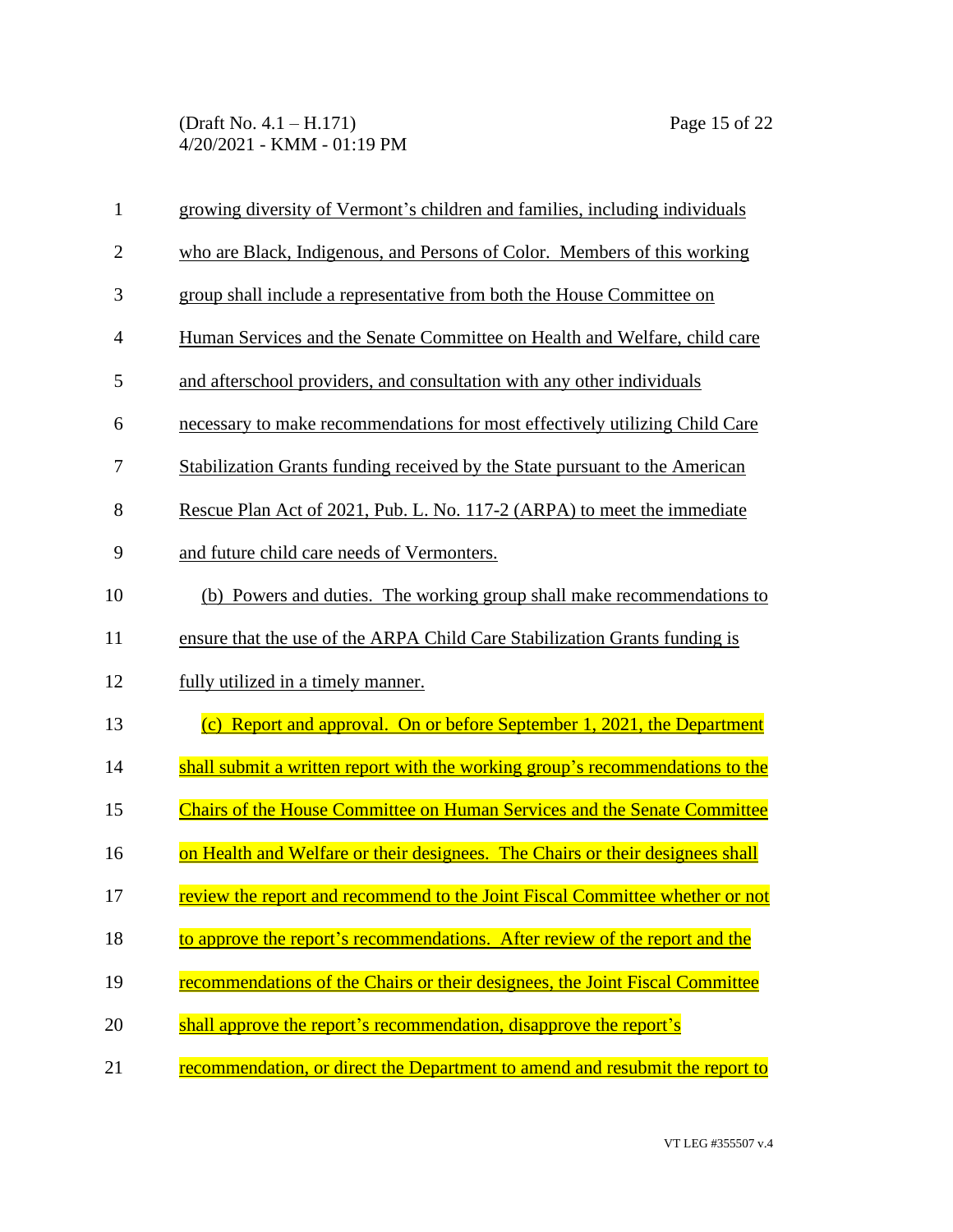| $\mathbf{1}$   | the Chairs by a date certain. Upon approval by the Joint Fiscal Committee, the    |  |
|----------------|-----------------------------------------------------------------------------------|--|
| $\overline{2}$ | Department shall distribute funds according to the report's recommendations.      |  |
| 3              | (d) Meetings.                                                                     |  |
| 4              | (1) The Commissioner for Children and Families or designee and the                |  |
| 5              | Executive Director of Building Bright Futures shall call the first meeting of the |  |
| 6              | working group and shall serve as Co-Chairs.                                       |  |
| 7              | (2) A majority of the membership shall constitute a quorum.                       |  |
| 8              | The working group shall cease to exist on January 1, 2022.<br>(3)                 |  |
| 9              | *** Studies and Reports ***                                                       |  |
| 10             | Sec. 12. REPORT; CHILD CARE FINANCIAL ASSISTANCE PROGRAM;                         |  |
| 11             | <b>ENROLLMENT MODEL</b>                                                           |  |
| 12             | On or before July 1, 2022, the Department for Children and Families' Child        |  |
| 13             | Development Division shall submit to the House Committees on                      |  |
| 14             | Appropriations and on Human Services and to the Senate Committees on              |  |
| 15             | Appropriations and on Health and Welfare analyses addressing the costs and        |  |
| 16             | policy implications associated with moving from an attendance-based model to      |  |
| 17             | an enrollment-based model in the Child Care Financial Assistance Program.         |  |
| 18             | Sec. 13. CHILD CARE AND EARLY CHILDHOOD EDUCATION                                 |  |
| 19             | <b>SYSTEMS ANALYSIS STUDY</b>                                                     |  |
| 20             | (a)(1) On or before September 1, 2021, Building Bright Futures shall              |  |
| 21             | develop and issue a request for proposals to select an independent consulting     |  |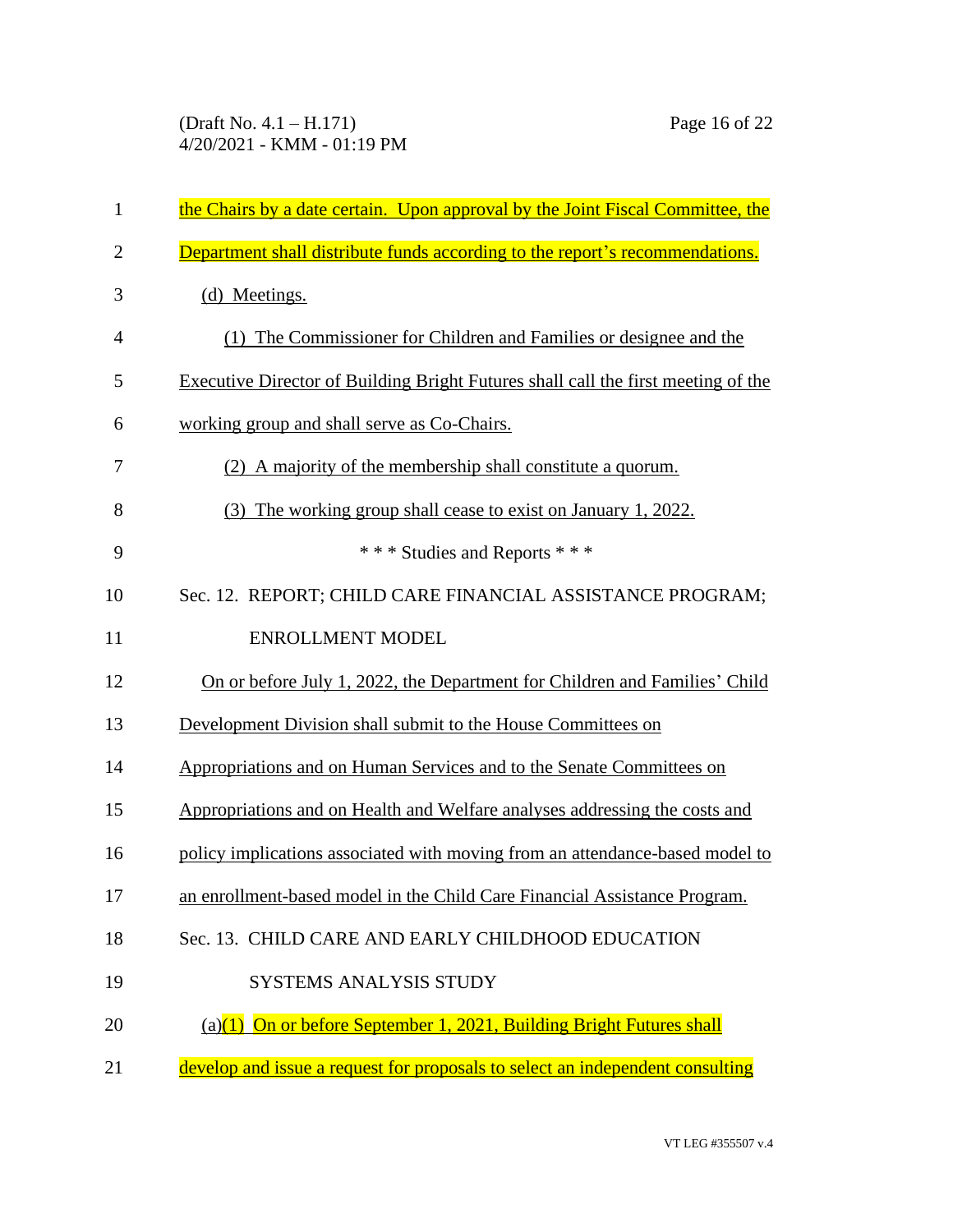| $\mathbf{1}$   | entity with expertise in the field of child care and early childhood education to |  |
|----------------|-----------------------------------------------------------------------------------|--|
| $\overline{2}$ | provide an analysis and recommendations on Vermont's child care and early         |  |
| 3              | education systems for children from birth through five years of age. The          |  |
| 4              | development of the request for proposals and selection of an independent          |  |
| 5              | consulting entity shall be done in consultation with the Chairs of the House      |  |
| 6              | Committee on Human Services and the Senate Committee on Health and                |  |
| 7              | Welfare or their designees.                                                       |  |
| 8              | $(2)$ On or before July 1, 2022, the independent consulting entity shall          |  |
| 9              | submit the analysis and recommendations to the House Committee on Human           |  |
| 10             | Services and to the Senate Committee on Health and Welfare regarding the          |  |
| 11             | following:                                                                        |  |
| 12             | (A) existing child care and early childhood education systems and                 |  |
| 13             | administrative stakeholders and structures, including functions that are          |  |
| 14             | currently not staffed or understaffed;                                            |  |
| 15             | (B)<br>emerging system needs;                                                     |  |
| 16             | stakeholder engagement in decision-making processes and State                     |  |
| 17             | plan development;                                                                 |  |
| 18             | mechanisms to strengthen system oversight and leverage current                    |  |
| 19             | system strengths;                                                                 |  |
| 20             | identification of existing needs and challenges;                                  |  |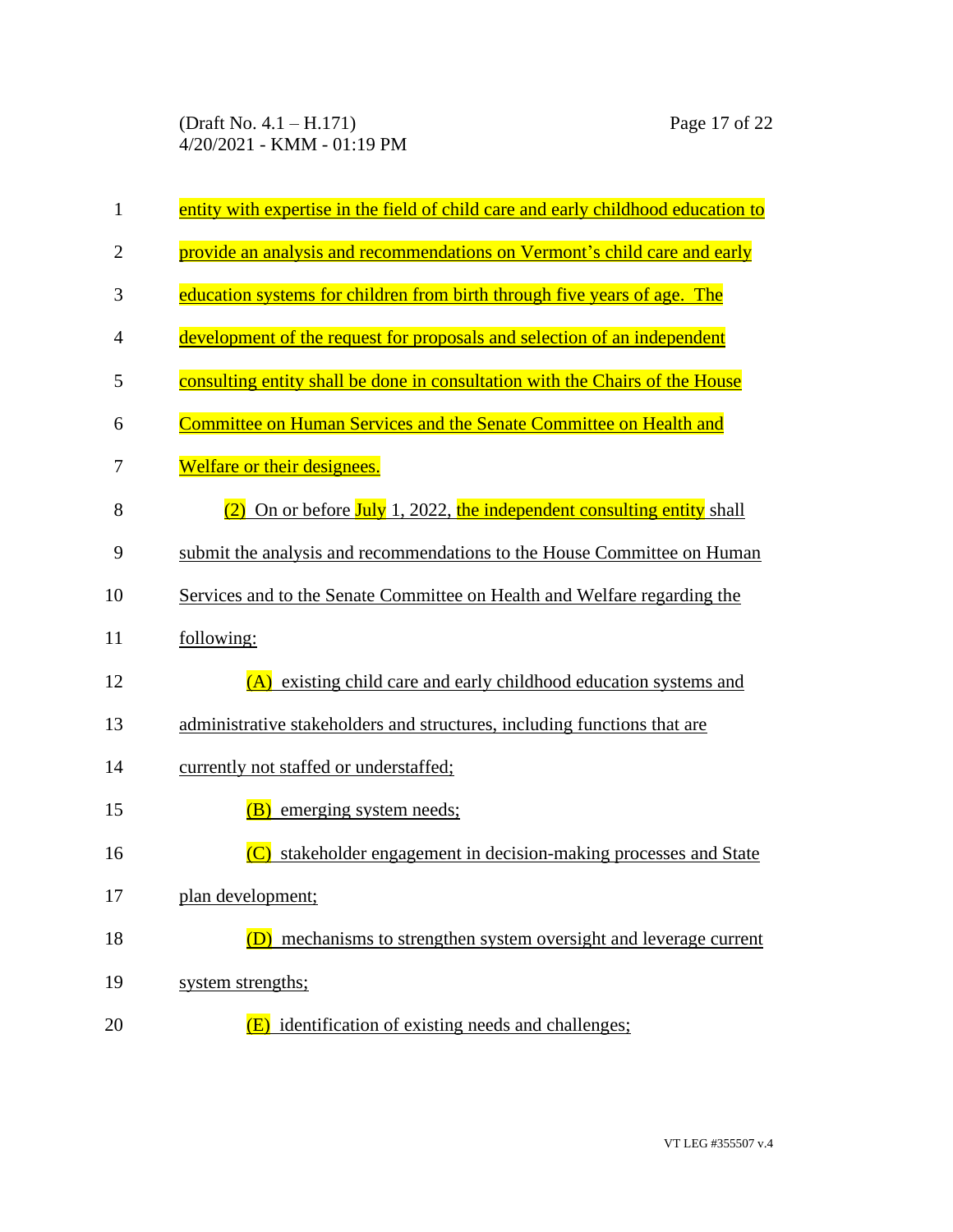| $\mathbf{1}$   | ensuring data driven accountability for improvement of the                       |
|----------------|----------------------------------------------------------------------------------|
| $\overline{2}$ | current well-being and future outcomes of children and families; and             |
| 3              | ensuring that an antiracist approach is utilized in modifying<br>(G)             |
| 4              | existing policies and procedures and creating new policies and procedures.       |
| 5              | (b) All findings and recommendations provided pursuant to this section           |
| 6              | shall:                                                                           |
| 7              | (1) be divided by birth through five years of age and six years of age           |
| 8              | through 12 years of age; and                                                     |
| 9              | (2) rely on the work and advice provided pursuant to Sec. 10 of this act.        |
| 10             | (c) As used in this section, "child care and early childhood education"          |
| 11             | means programming provided at a center-based child care program or family        |
| 12             | child care home regulated by the Department for Children and Families' Child     |
| 13             | Development Division that serves children from birth through 12 years of age.    |
| 14             | (d) In fiscal year 2022, \$200,000.00 is appropriated to the Department for      |
| 15             | Children and Families from the General Fund for the purpose of enabling          |
| 16             | <b>Building Bright Futures to contract with an independent consulting entity</b> |
| 17             | pursuant to this section.                                                        |
| 18             | Sec. 14. CHILD CARE AND EARLY CHILDHOOD EDUCATION                                |
| 19             | <b>FINANCING STUDY</b>                                                           |
| 20             | (a) On or before July 1, 2022, the Joint Fiscal Office shall contract with an    |
| 21             | economist or independent consulting entity with expertise in the field of child  |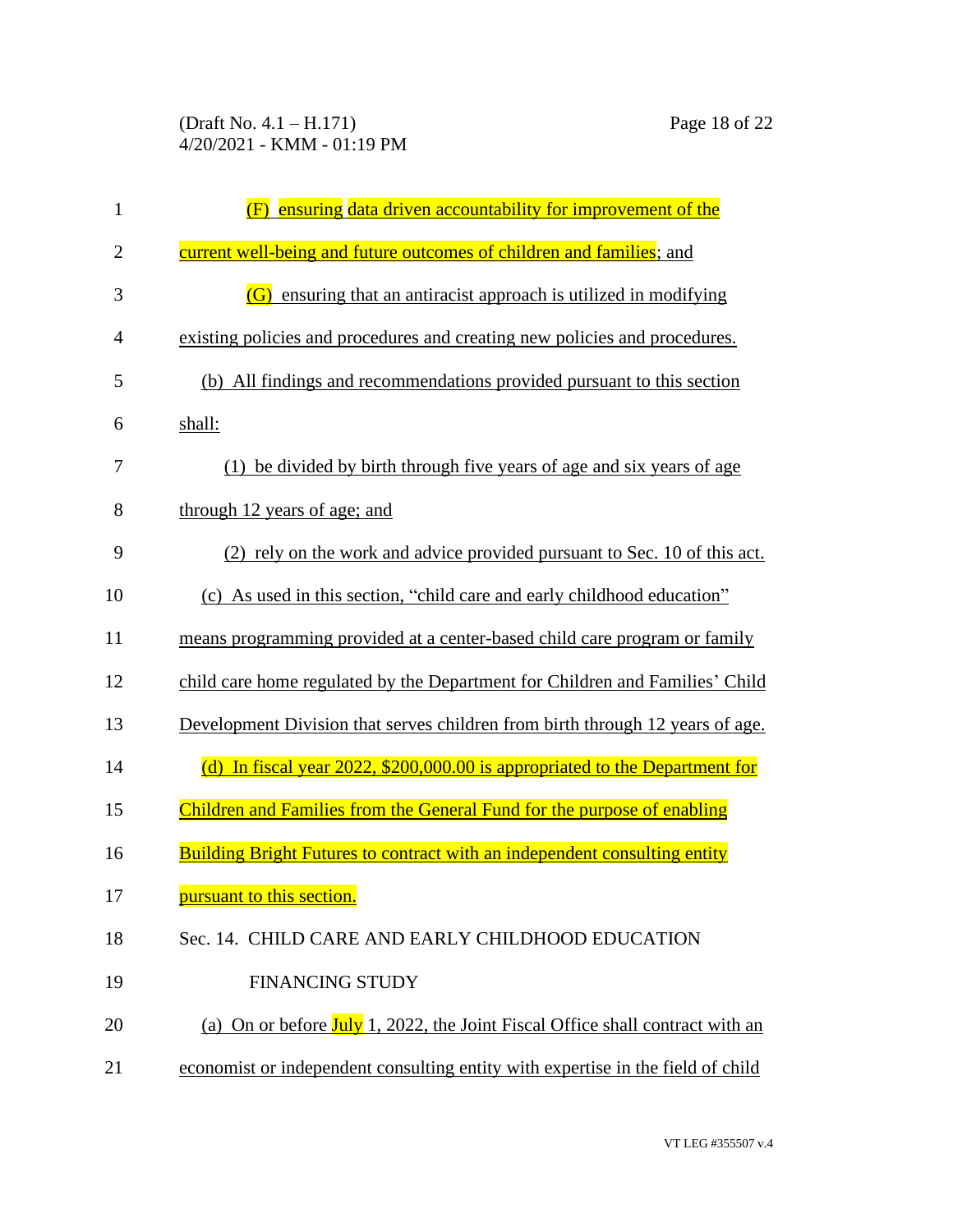| $\mathbf{1}$   | care and early childhood education to evaluate the economic impacts of and    |
|----------------|-------------------------------------------------------------------------------|
| $\overline{2}$ | potential funding mechanisms to adjusting Vermont's existing child care       |
| 3              | system regulated pursuant to 33 V.S.A. chapter 35 for children from birth     |
| $\overline{4}$ | through five years of age with consideration given to the intersection of and |
| 5              | impacts on child care for children from six years of age through 12 years of  |
| 6              | age in alignment with the recommendations of the Universal Afterschool Task   |
| 7              | Force established pursuant to 2020 Acts and Resolves No. 154, Sec. B.1120.1.  |
| 8              | The work of the economist or independent consulting entity shall be governed  |
| 9              | by the following goals:                                                       |
| 10             | (1) that a family does not spend more than 10 percent of its gross annual     |
| 11             | income on child care;                                                         |
| 12             | (2) that child care providers receive compensation that is commensurate       |
| 13             | with peers in other fields; and                                               |
| 14             | (3) the utilization of a cost of care model versus a market rate model in     |
| 15             | the Child Care Financial Assistance Program.                                  |
| 16             | $(b)(1)$ On or before <b>December 1, 2022</b> , the consultant shall submit   |
| 17             | preliminary results to the Joint Fiscal Office and to the Chairs of the House |
| 18             | Committees on Appropriations, on Human Services, and on Ways and Means        |
| 19             | and to the Senate Committees on Appropriations, on Finance, and on Health     |
| 20             | and Welfare.                                                                  |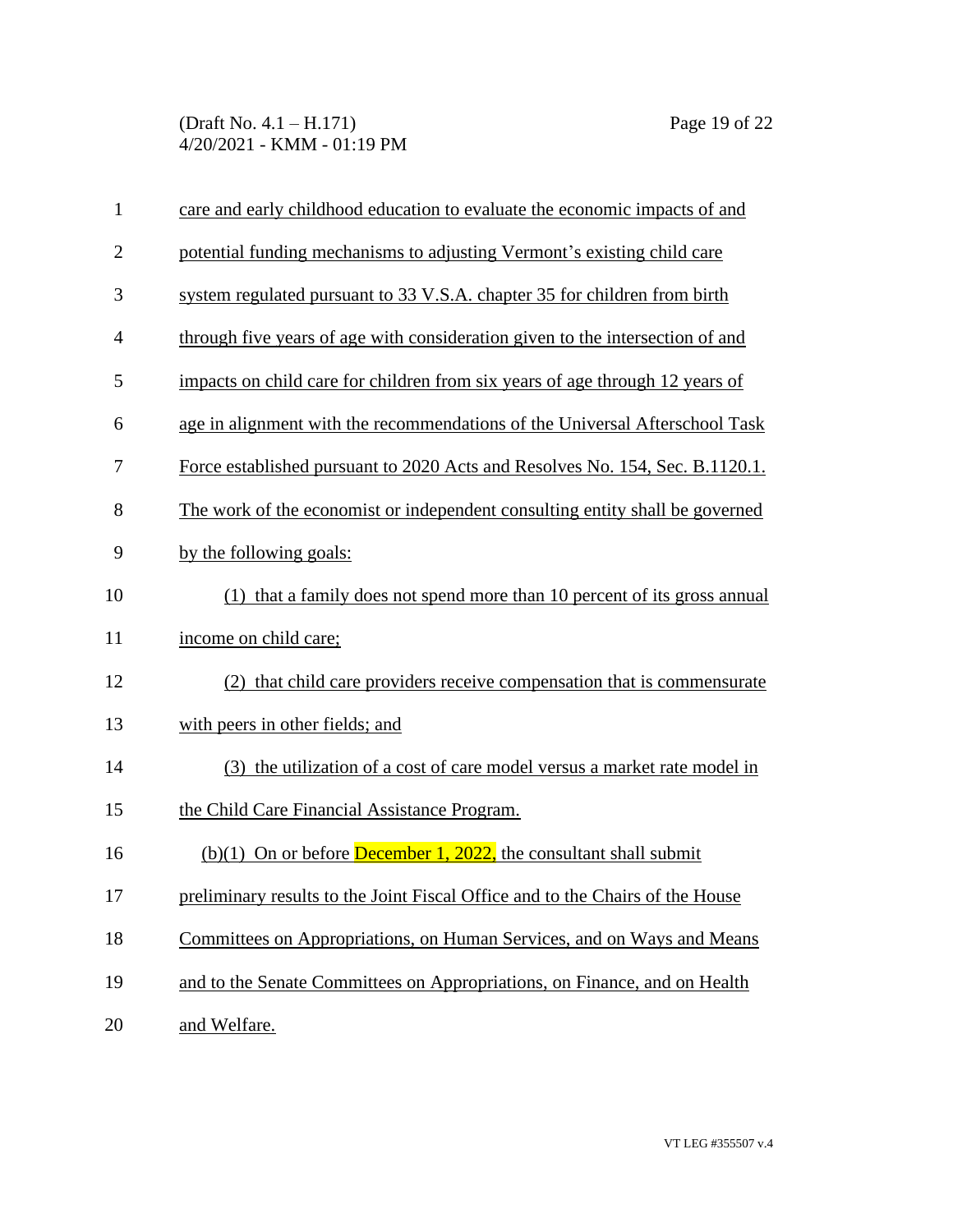(Draft No. 4.1 – H.171) Page 20 of 22 4/20/2021 - KMM - 01:19 PM

| $\mathbf{1}$   | (2) On or before January 15, 2023, the consultant shall submit to the         |  |
|----------------|-------------------------------------------------------------------------------|--|
| $\overline{2}$ | House Committees on Appropriations, on Human Services, and on Ways and        |  |
| 3              | Means and to the Senate Committees on Appropriations, on Finance, and on      |  |
| $\overline{4}$ | Health and Welfare multiple financing options for public and private funding  |  |
| 5              | sources, including a final report that:                                       |  |
| 6              | (A) projects the costs of expanding the State's child care benefit to         |  |
| 7              | more families in accordance with this section, requiring commensurate pay for |  |
| 8              | providers, and utilizing cost of care in the Child Care Financial Assistance  |  |
| 9              | Program and the feasibility of implementing each policy in Vermont, both      |  |
| 10             | separately and jointly; and                                                   |  |
| 11             | (B) identifies and determines the feasibility of implementing stable,         |  |
| 12             | long-term funding sources to finance an affordable, high-quality early child  |  |
| 13             | care system for children from birth through five years of age.                |  |
| 14             | *** Federal Funding, Administration ***                                       |  |
| 15             | Sec. 15. FEDERAL FUNDS; ANTICIPATED RECEIPTS                                  |  |
| 16             | (a) To the extent that appropriations in this act are made from federal funds |  |
| 17             | provided by the American Rescue Plan Act of 2021, Pub. L. No. 117-2           |  |
| 18             | (ARPA), including State holding funds that are established as a result of the |  |
| 19             | ARPA, the Commissioner of Finance and Management is authorized to make        |  |
| 20             | expenditures in anticipation of receipts as necessary. In the event monies    |  |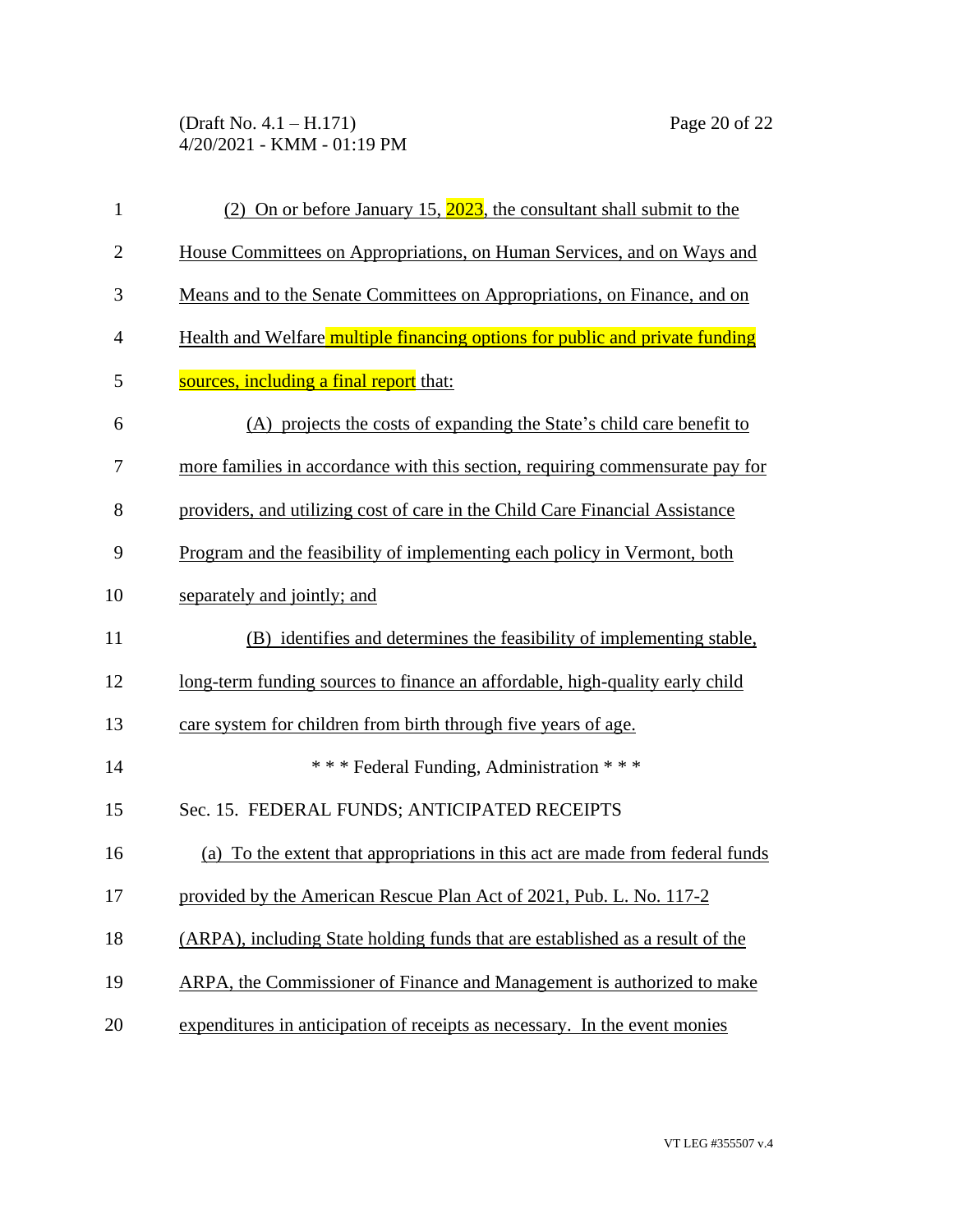(Draft No. 4.1 – H.171) Page 21 of 22 4/20/2021 - KMM - 01:19 PM

| $\mathbf{1}$   | received by the State under ARPA cannot be used for their designated purpose, |  |
|----------------|-------------------------------------------------------------------------------|--|
| $\overline{2}$ | appropriations shall instead be made from the General Fund.                   |  |
| 3              | (b) The appropriations in this act from funds provided by ARPA                |  |
| $\overline{4}$ | shall carry forward from fiscal year 2021 until expended.                     |  |
| 5              | * * * Effective Dates * * *                                                   |  |
| 6              | Sec. 16. EFFECTIVE DATES                                                      |  |
| 7              | (a) This section and Secs. 10 (recommendations; American Rescue Plan          |  |
| 8              | Act of 2021; Child Care Development Block Grant) and 11 (recommendations;     |  |
| 9              | American Rescue Plan Act of 2021; Child Care Stabilization Grants) shall take |  |
| 10             | effect on passage.                                                            |  |
| 11             | (b) All other sections shall take effect on July 1, 2021, except that Secs. 2 |  |
| 12             | (Child Care Financial Assistance Program; eligibility) and 3 (payment to      |  |
| 13             | providers) shall take effect on October 1, 2021.                              |  |
| 14             | and that after passage the title of the bill be amended to read: "An act      |  |
| 15             | relating to child care systems and financing"                                 |  |